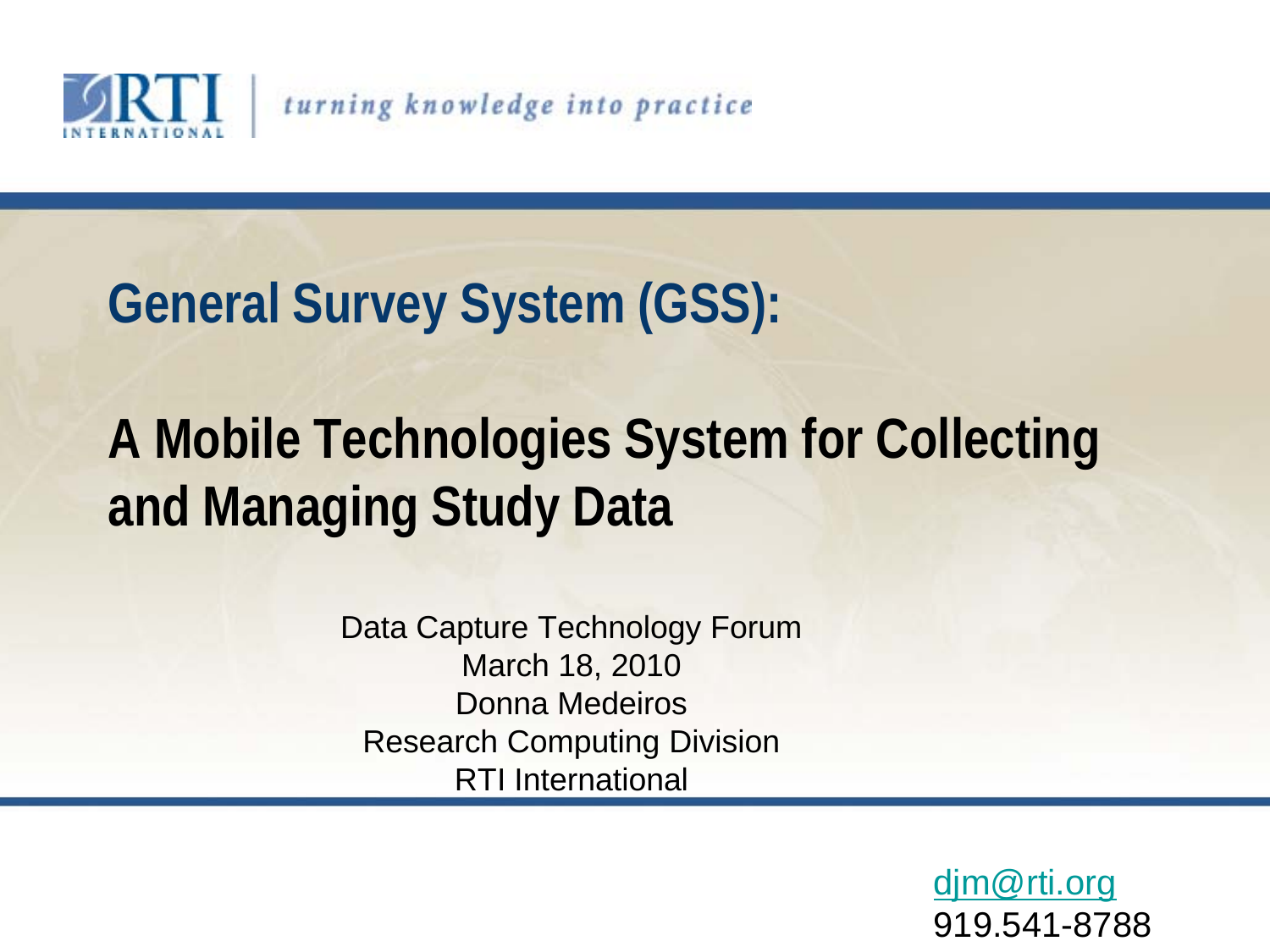## Today's Presentation

- GSS Overview
- Technologies
- Point of Purchase Study (Vietnam)
- Lessons Learned and Next Steps

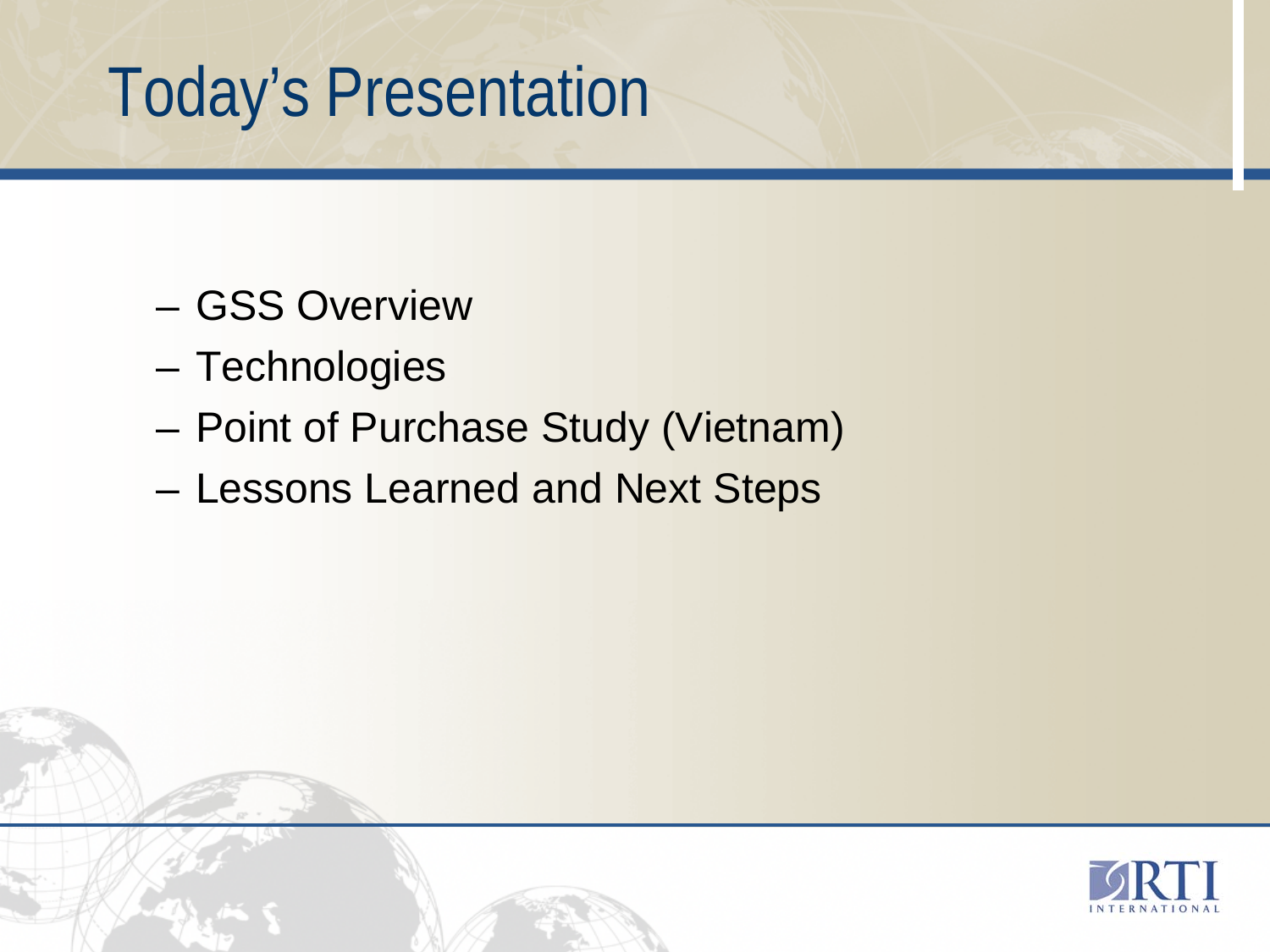## GSS Software Development Features

PC based development software (IDE):

- Questionnaire programming ('Designer')
- Language support
- System configuration and setup at data collection site(s)
- Data File construction for use in Analysis

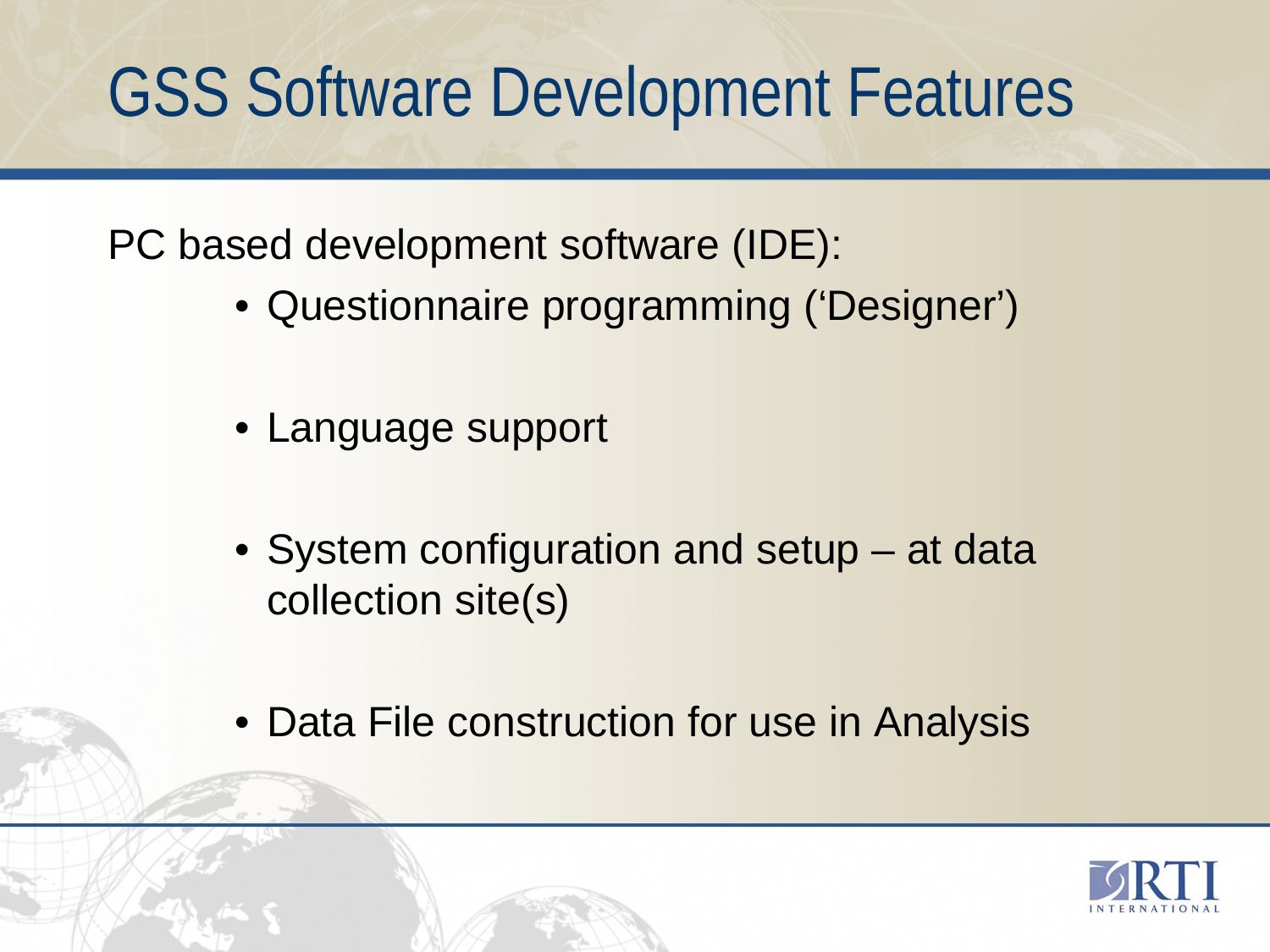# Handheld Equipment

•**HP iPAQ—**handheld computer, windows Mobile, SQL CE

•**SD card**—inserted into the iPAQ, stores data externally







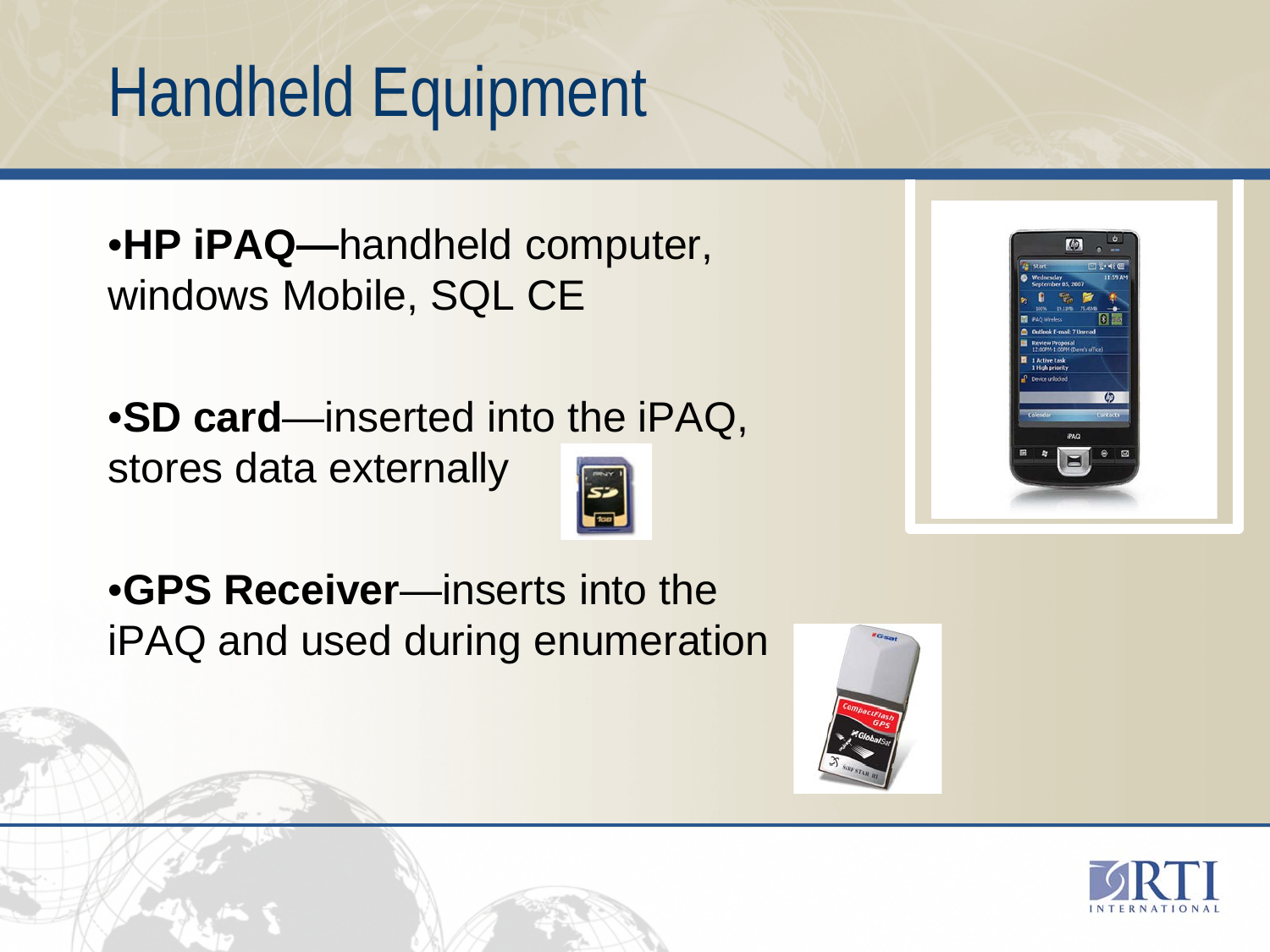## GSS Use

#### **Highly Mobile Data Capture system**

- •Household doorway screening and interviewing
- •Vendor listing and vendor surveys
- •Intercept surveys
- •Hospitals surveys
- •Inventories



WHO, Bangladesh

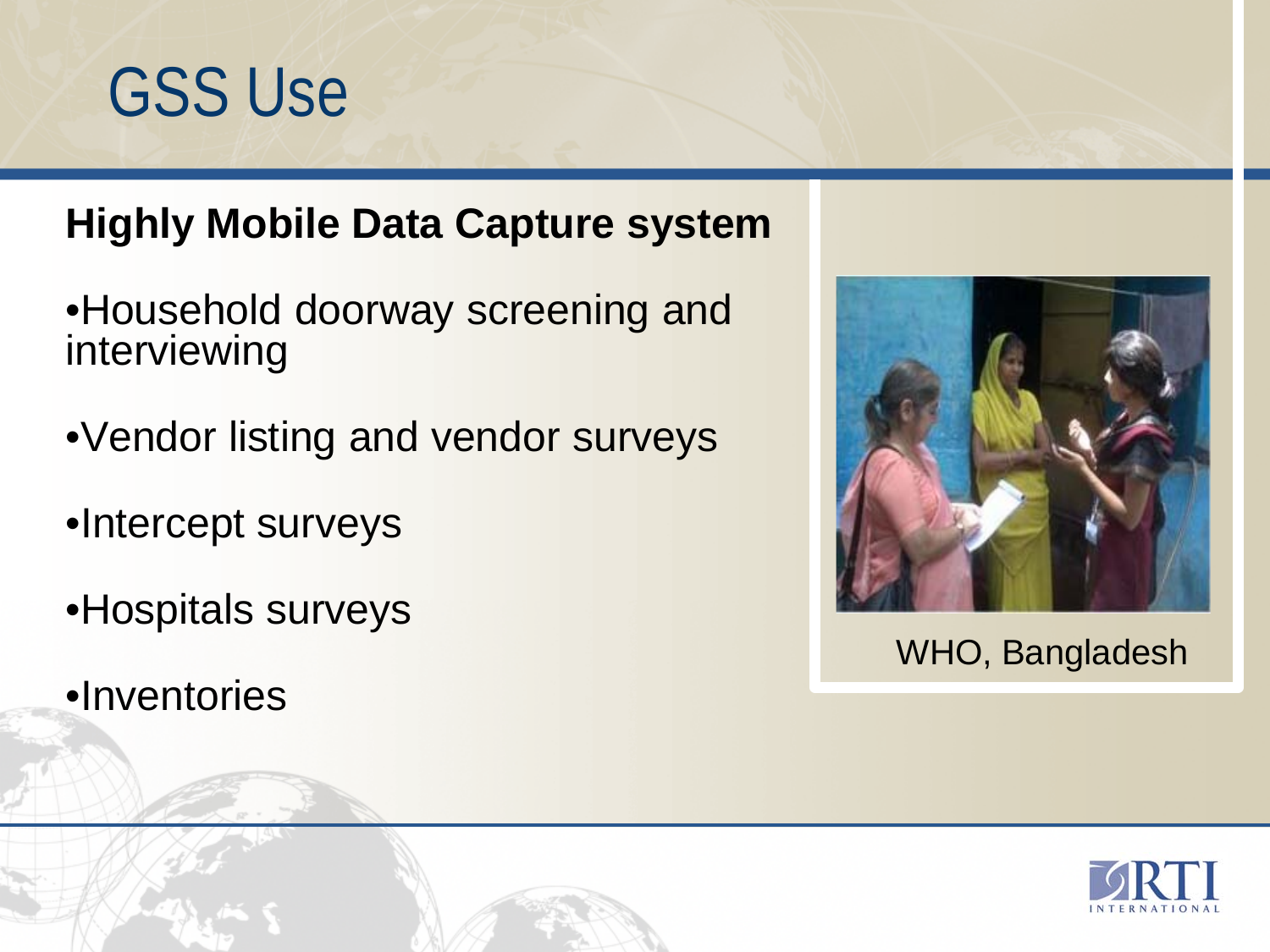#### Survey System Implementation Steps

- 1. Questionnaire Design and Programming
- 2. Data Management (Transfer and Aggregation)
- 3. Data Processing

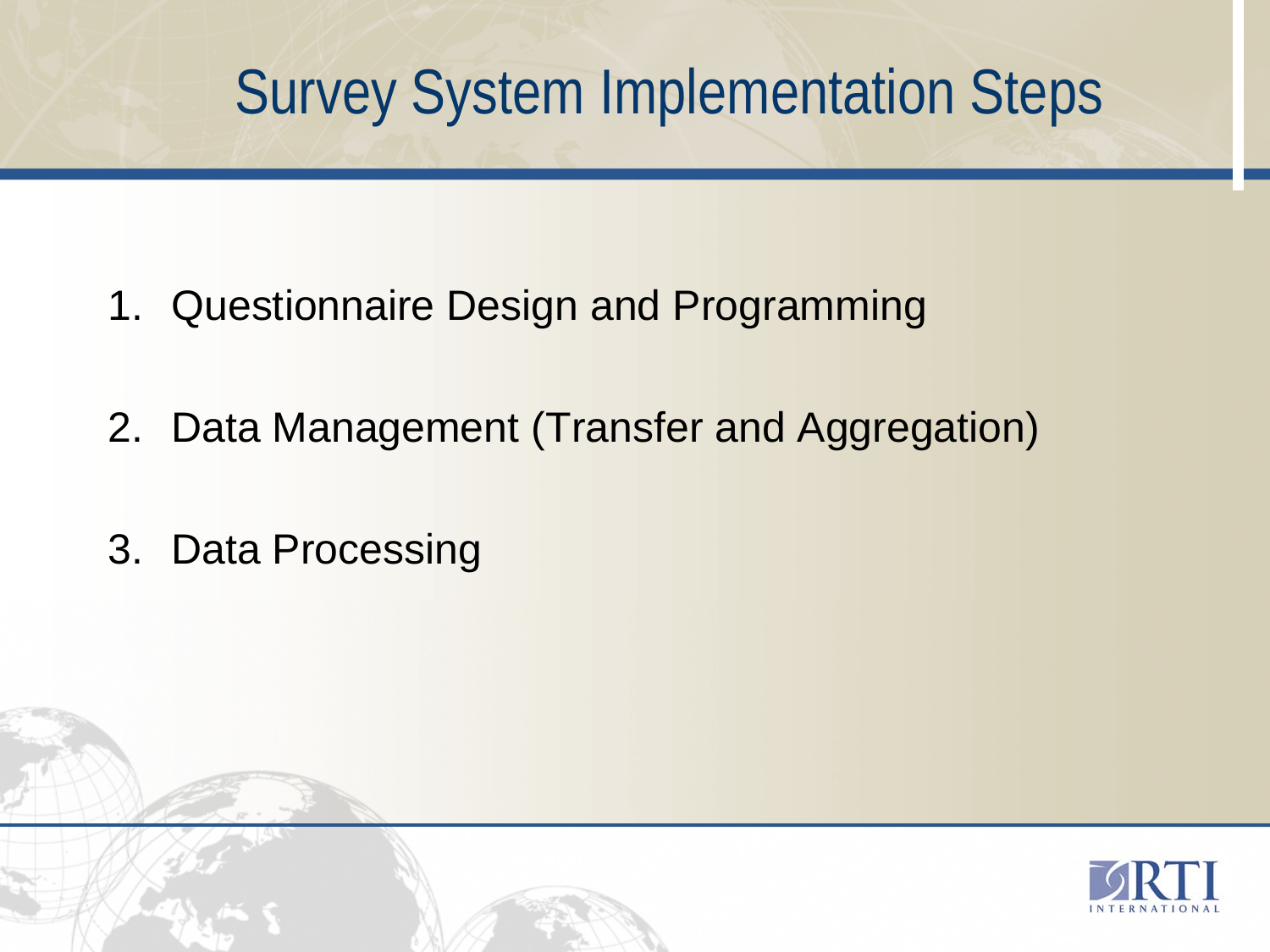#### GSS Developer's Tools (IDE) Main Menu

| Global Adult Tobacco Survey (GATS) GSS Developer's Tools |                                                  | <b>Build: 2.1.3522.12988</b>                         | $\Box$ D $\angle$ |  |      |
|----------------------------------------------------------|--------------------------------------------------|------------------------------------------------------|-------------------|--|------|
|                                                          | Quex Designer   Edit DB Tables   Case File Tools | Data Aggregation Make SDF files Help Program Options |                   |  | Exit |
| <b>GATS Developer Tools</b>                              |                                                  |                                                      |                   |  |      |
|                                                          |                                                  | <b>GTSS</b><br>GLOBAL TOBACCO SURVEILLANCE SYSTEM    |                   |  |      |
|                                                          |                                                  |                                                      |                   |  |      |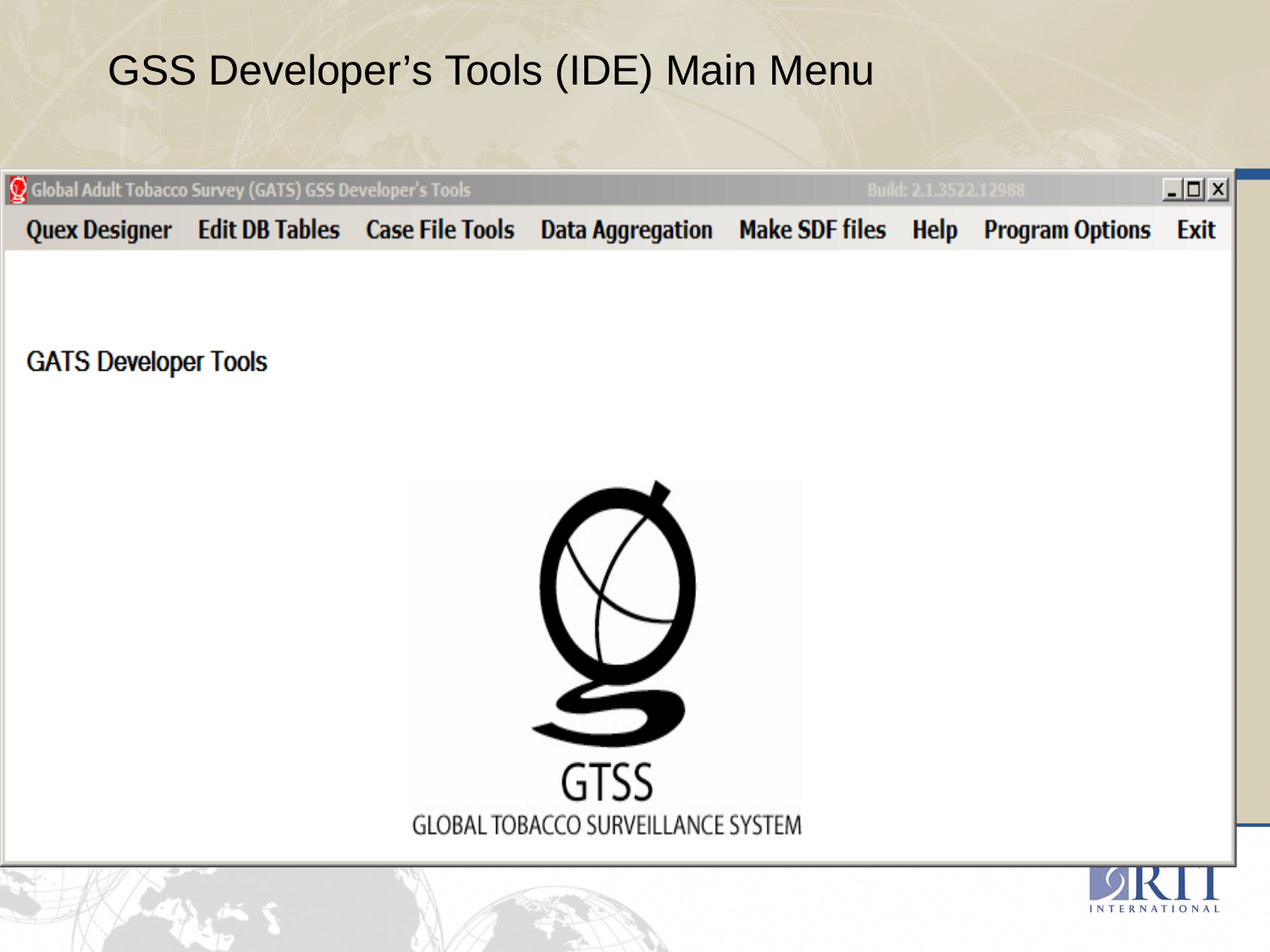|        | <b>GATS GSS Designer Main Screen</b> |            |                      |             |                                                               |                              |                  |                  |                          |      |                                             |                                            | 모다                               |
|--------|--------------------------------------|------------|----------------------|-------------|---------------------------------------------------------------|------------------------------|------------------|------------------|--------------------------|------|---------------------------------------------|--------------------------------------------|----------------------------------|
| File   | <b>Survey</b>                        |            |                      |             | Up Down Next GoTo Copy Add Delete Save Refresh Preview Cancel |                              |                  |                  |                          |      |                                             | Gats Designer Tool Version: 1.3.3522.13210 |                                  |
| seq#   | <b>Quest ID</b>                      |            |                      |             | Question Properties Ver.: 2009 08 27 011                      |                              |                  |                  |                          |      | C:\Gats_Folders\Survey_DBs\GATS_Survey1.mdb |                                            |                                  |
| 0.010  | Start                                |            |                      |             |                                                               |                              |                  |                  |                          |      |                                             |                                            | Help                             |
| 0.020  | Consent1                             | Sequence # |                      | 160         |                                                               | Question ID                  | A04              |                  |                          |      |                                             | Roster#                                    | 10                               |
| 0.020  | Consent <sub>2</sub>                 |            | Question Type        | <b>LIST</b> |                                                               | Next Question A05            |                  |                  |                          |      |                                             | Roster Col.                                | 10                               |
| 0.040  | Consent <sub>3</sub>                 |            |                      |             |                                                               | Low Range                    |                  |                  | Loop Start               |      |                                             |                                            |                                  |
| 050.0  | Consent4                             | Answer Set |                      |             | <b>EDUCATION</b>                                              | High Range                   |                  |                  | Loop End                 |      |                                             | Loop GoTo                                  |                                  |
| 0.0900 | Consent <sub>5</sub>                 |            |                      |             |                                                               |                              |                  |                  |                          |      |                                             |                                            |                                  |
| 070.0  | Consent <sub>6</sub>                 |            | Question Help Text   |             |                                                               |                              |                  |                  |                          |      |                                             |                                            | ÷                                |
| 0.080  | IntLang                              |            | <b>Question Text</b> |             |                                                               |                              |                  |                  |                          |      | <b>MANDARIN</b>                             |                                            | Help<br>$\vert \mathbf{v} \vert$ |
| 0.090  | A00                                  | Language 0 |                      |             | English                                                       |                              |                  |                  | Language 1<br>您的最高学历是什么? |      |                                             |                                            | $\triangle$                      |
| 0.0010 | A01                                  |            |                      |             | What is the highest level of education you have completed?    |                              | $\blacktriangle$ |                  |                          |      |                                             |                                            |                                  |
| 0.011  | A02a                                 |            |                      |             | [SELECT ONLY ONE CATEGORY]                                    |                              |                  |                  | [仅仅选择一个类别]               |      |                                             |                                            |                                  |
| 120.0  | A02b                                 |            |                      |             |                                                               |                              |                  |                  |                          |      |                                             |                                            |                                  |
| 130.0  | A03                                  |            |                      |             |                                                               |                              |                  |                  |                          |      |                                             |                                            |                                  |
| 140.0  | ValidateAge                          |            |                      |             |                                                               |                              |                  |                  |                          |      |                                             |                                            |                                  |
| 150.0  | A03a                                 |            |                      |             |                                                               |                              |                  |                  |                          |      |                                             |                                            |                                  |
| 0.0110 | A04                                  |            | <b>Answer Texts</b>  |             |                                                               |                              |                  | <b>EDUCATION</b> |                          |      |                                             |                                            | <b>Help</b>                      |
| 0.011  | A05                                  |            | Seq.                 | Code        | Text                                                          |                              |                  |                  | Seq.                     | Code | Text                                        |                                            |                                  |
| 0.0810 | A05a                                 |            |                      |             | NO FORMAL SCHOOLING                                           |                              |                  |                  |                          |      | 文盲半文盲                                       |                                            |                                  |
| 0.011  | A06a                                 |            | 2                    | 2           | LESS THAN PRIMARY SCHOOL COMPLETED                            |                              |                  |                  | 2                        | 2    | 小学未毕业                                       |                                            |                                  |
| 0.0020 | A06b                                 |            | 3                    | 3           | PRIMARY SCHOOL COMPLETED                                      |                              |                  |                  | 3                        | 3    | 小学毕业                                        |                                            |                                  |
| 0.012  | A0 <sub>6</sub> c                    |            | 4                    | 4           | LESS THAN SECONDARY SCHOOL COMPLETE                           |                              |                  |                  | 4                        | 4    | 初中未毕业                                       |                                            |                                  |
| 1220.0 | A06d                                 |            | 5                    | 5           | SECONDARY SCHOOL COMPLETED                                    |                              |                  |                  | 5                        | 5    | 初中毕业                                        |                                            |                                  |
| 0.0230 | A06e                                 |            | 6                    | 6           | HIGH SCHOOL COMPLETED/TECHNICAL SECO                          |                              |                  |                  | 6                        | 6    | 高中/中专                                       |                                            |                                  |
| 1240.0 | A06f<br>$\overline{\phantom{a}}$     | $\Box$     | ÷                    | ÷,          | COLLEGE A INIVERSITY COMBLETER                                |                              |                  |                  | ÷                        | ÷,   | $\pm \pm \pi + iN$                          |                                            | ▁▁▁▁▏▔                           |
|        | ecial Instructions                   |            |                      |             | Help                                                          | <b>Skip or Compute Logic</b> |                  | जा ज             |                          |      |                                             |                                            | Help                             |
|        | $extFSize = (08, 10);$               |            |                      |             |                                                               |                              |                  |                  |                          |      |                                             |                                            |                                  |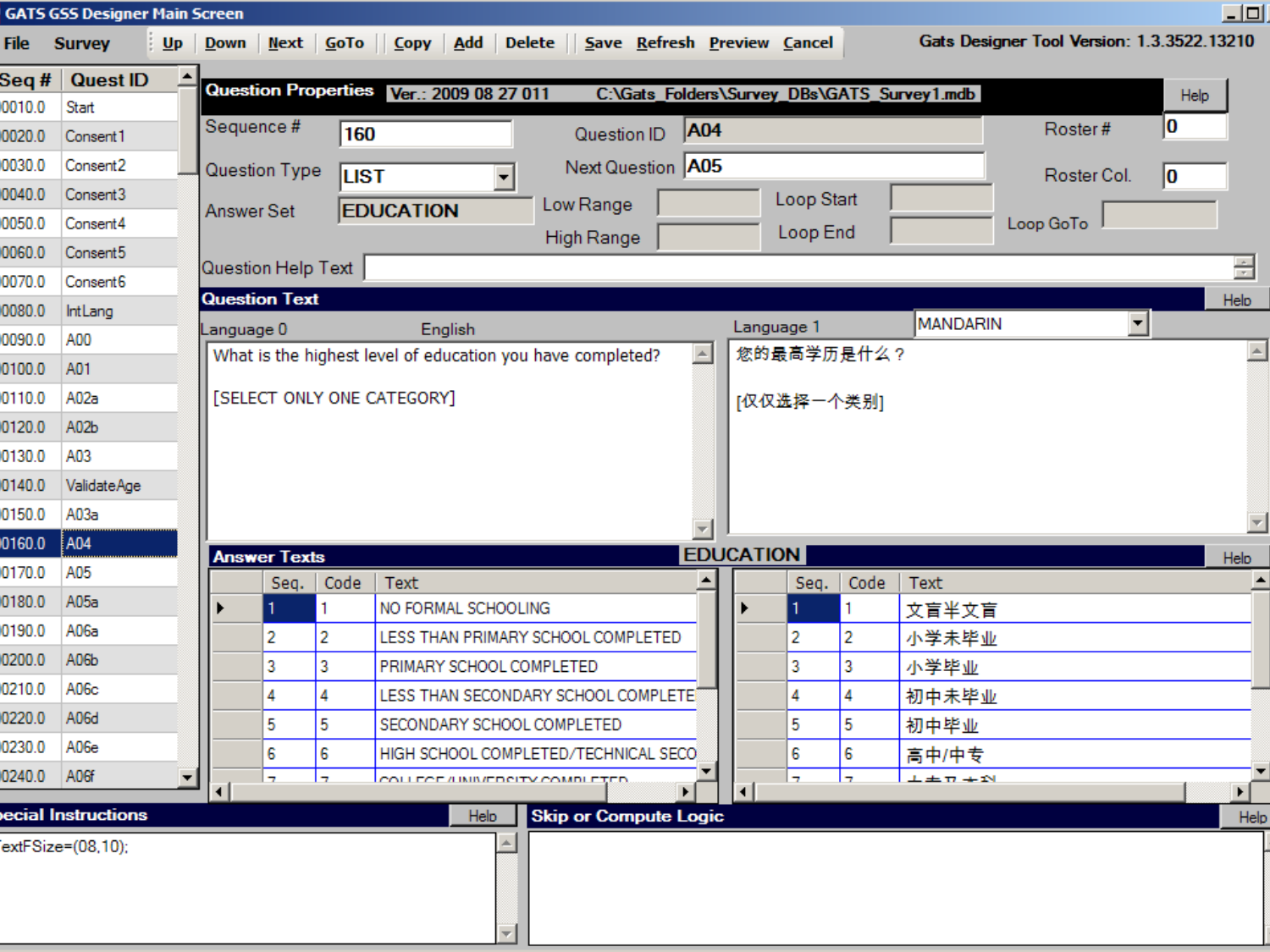### Survey: Vietnam Point of Purchase (VPOP)

- Purpose: Collect point of purchase sales baseline data for countries that have signed the WHO Framework Convention on Tobacco Control. Pilot in Vietnam.
- Collaboration between RTI, JHU School of Global Public Health, Hanoi Medical University, Vietnam General Statistical Office
- Key info/Research questions:
	- **Density of Sales, pricing, where and how much is being sold, industry presence, advertising**

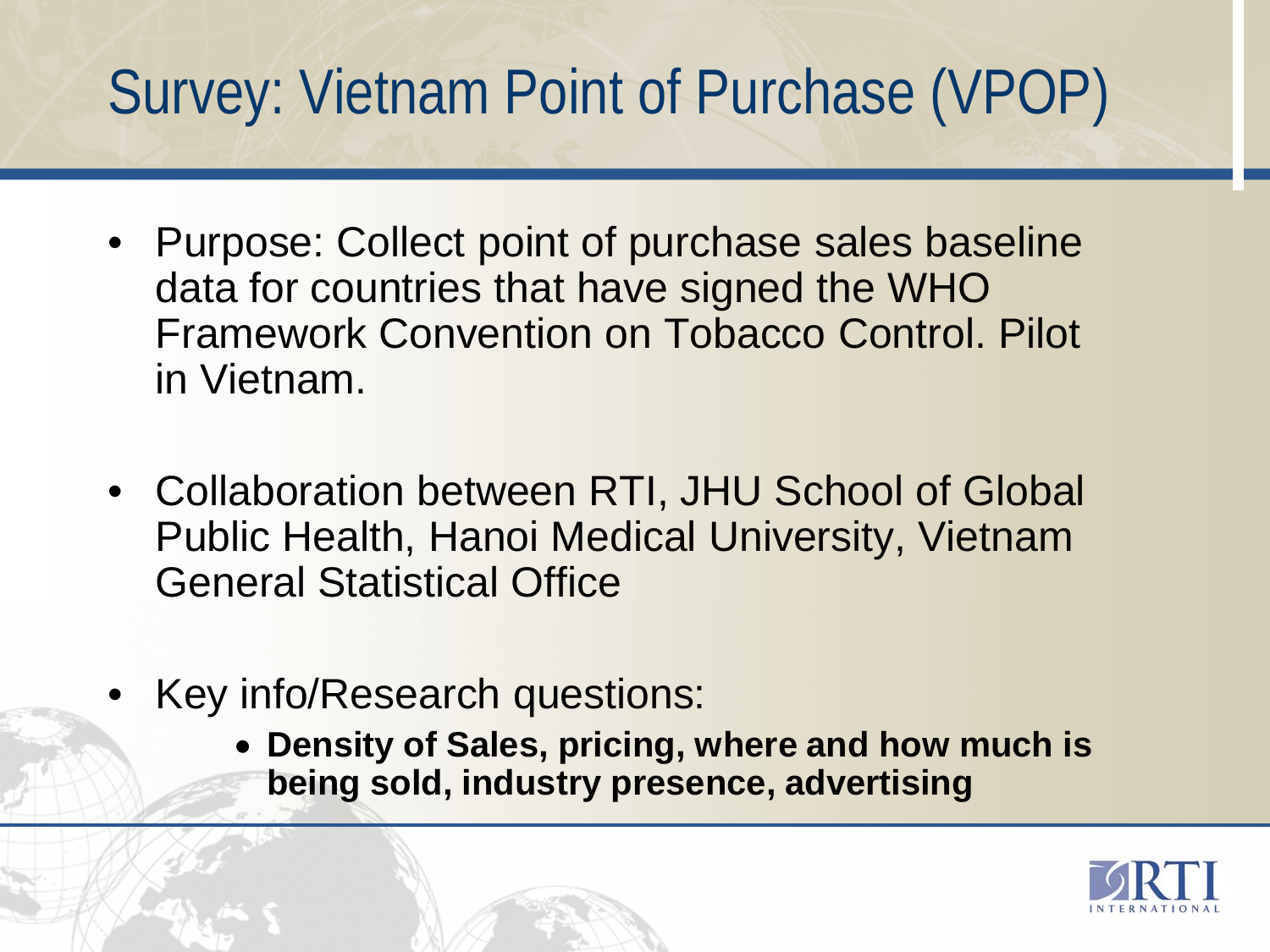# VPOP Technology Advancements

**Relied on Technology:**

GPS

-Field staff area 'locator' during counting and listing -Recorded vendor location

Enumeration and Selection -Counting and listing of Vendors

-Dynamic selection for purchases



Hanoi Medical **University** 

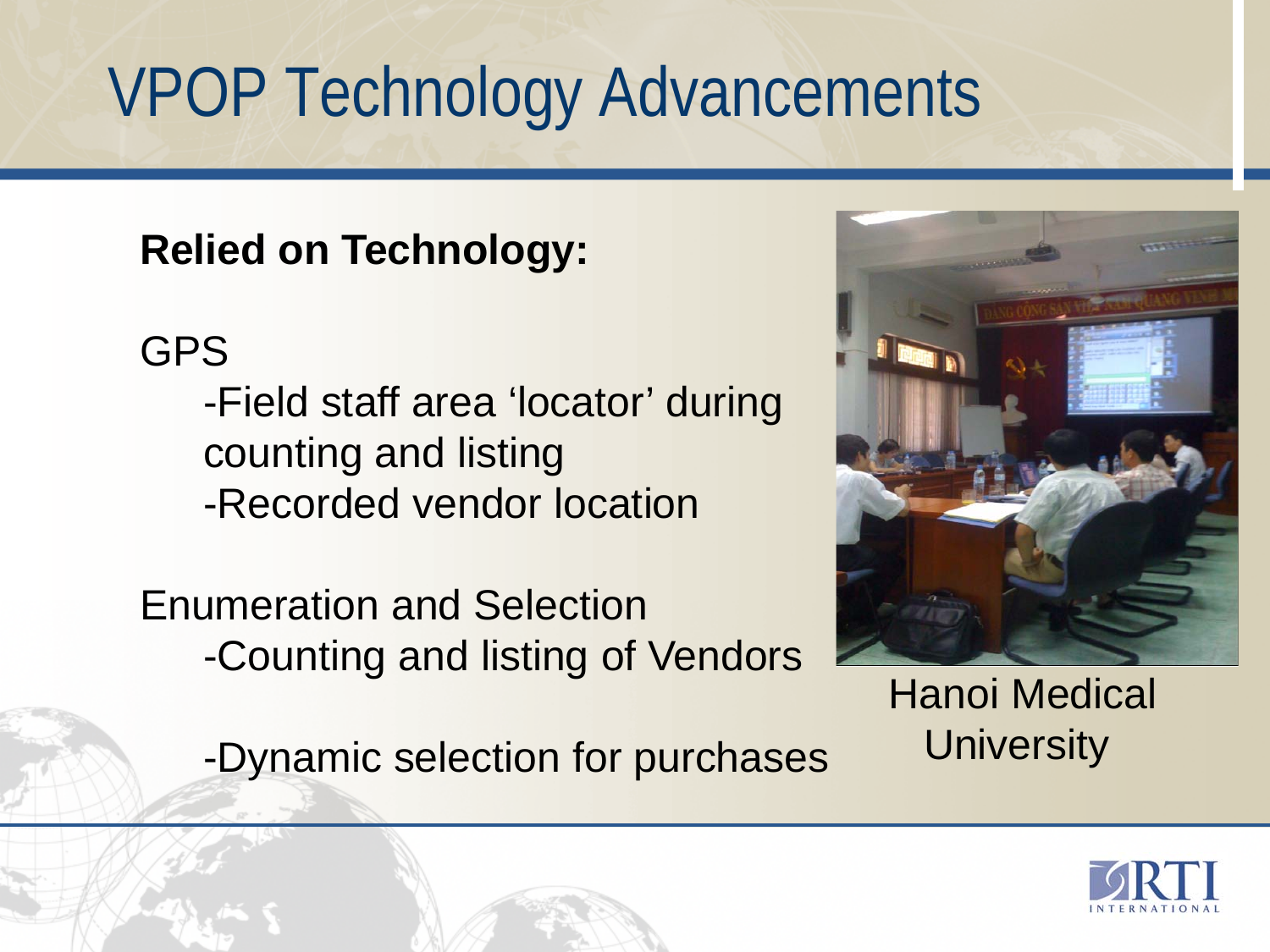## GPS

- System outputs Coordinates such as 21 02.69' N 105 48.36' E
- For use in maps and analysis



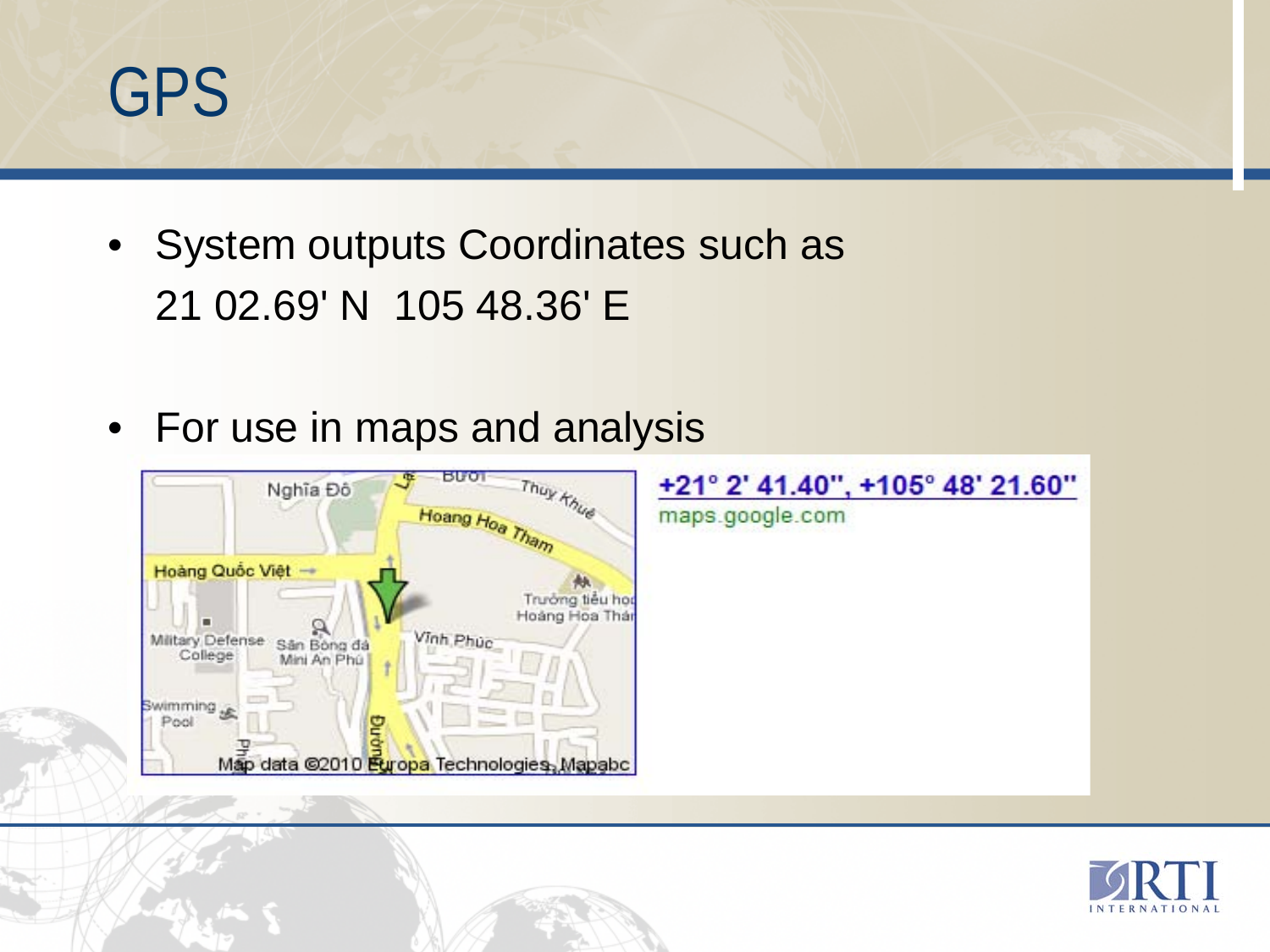### Lessons Learned

- Hardware choice is effective for this kind of survey
	- Good battery life
	- Works well in mobile environments
	- Well received by interviewing staff
- Visual Development Environment needed: Developers Software components was updated to IDE
- Software system is robust and can be taught to interviewers in a few days training
- Data File generation important for reporting and analysis Imports directly into SAS, SPSS, MS Access, etc